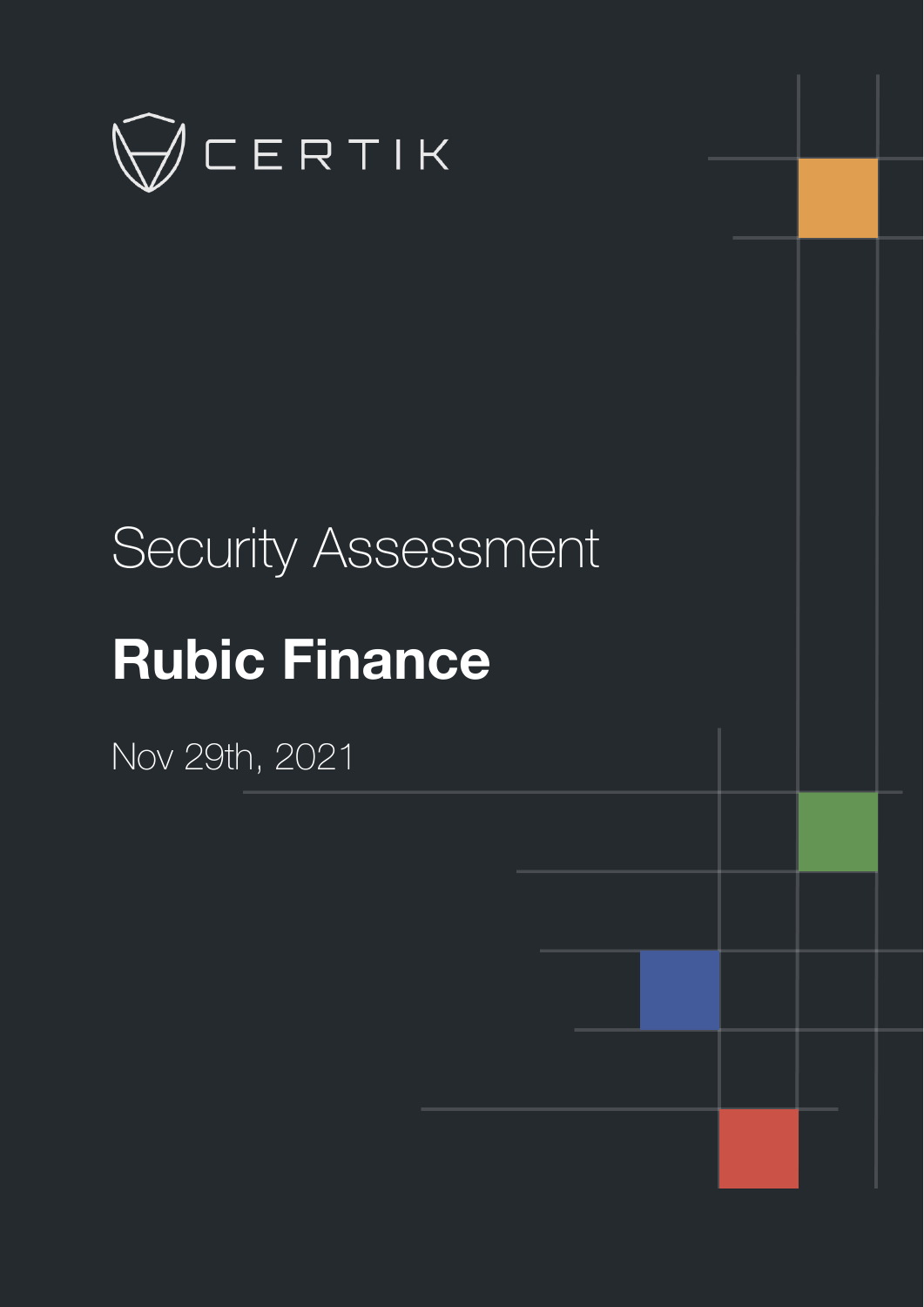# **Table of Contents**

#### **[Summary](#page-2-0)**

#### **[Overview](#page-3-0)**

**Project [Summary](#page-3-1)** 

**Audit [Summary](#page-3-2)** 

**[Vulnerability Summary](#page-3-3)** 

Audit [Scope](#page-4-0)

#### **[Findings](#page-5-0)**

SCR-01 : [Centralization](#page-6-0) Risk

SCR-02 : Missing Input [Validation](#page-9-0)

SCR-03 : Usage Of `send()` For [Sending](#page-10-0) Ether

SCR-04 : [Documentation](#page-11-0) Discrepancy

#### **[Appendix](#page-12-0)**

**[Disclaimer](#page-13-0)**

**[About](#page-16-0)**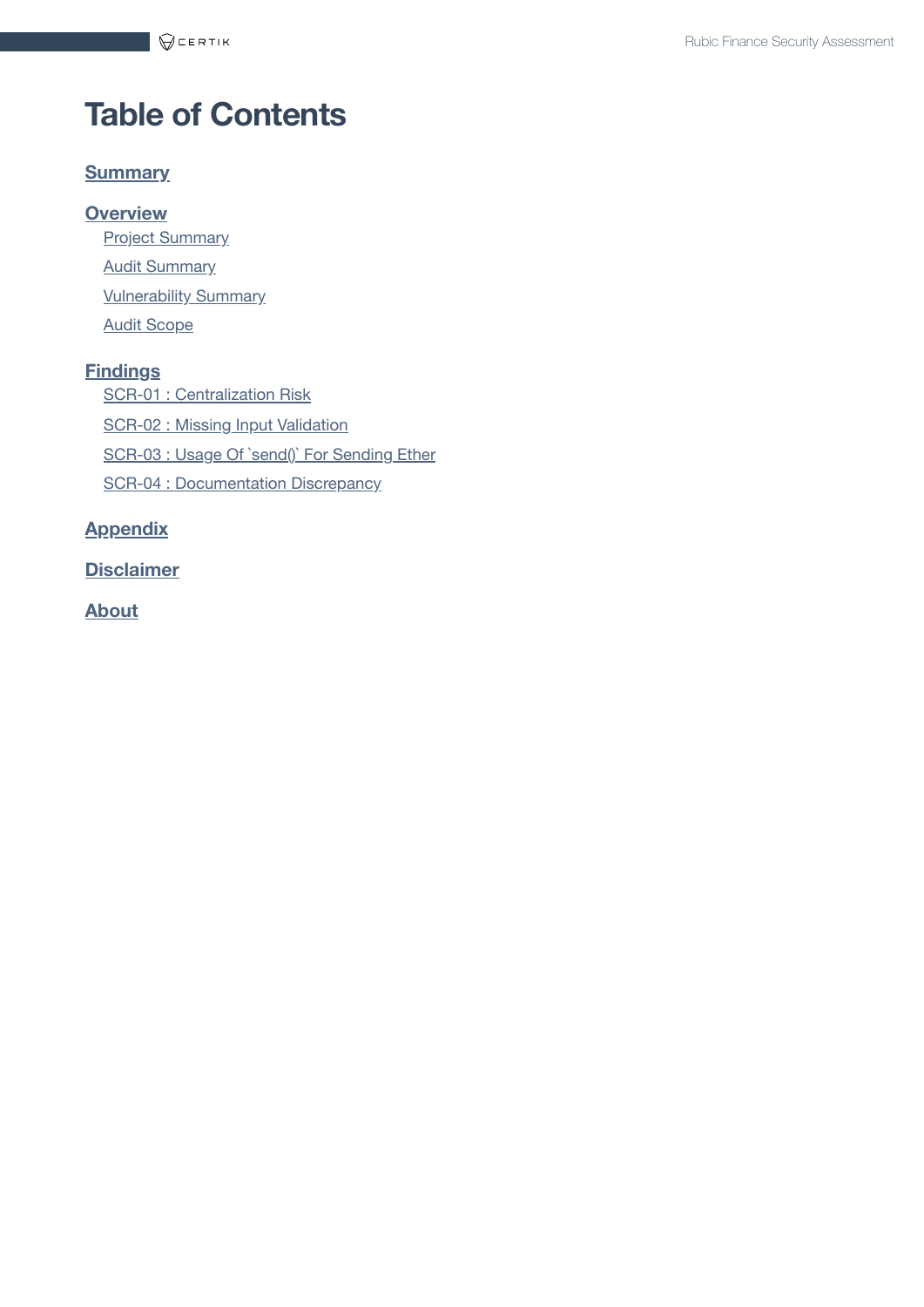## <span id="page-2-0"></span>**Summary**

This report has been prepared for Rubic Finance to discover issues and vulnerabilities in the source code of the Rubic Finance project as well as any contract dependencies that were not part of an officially recognized library. A comprehensive examination has been performed, utilizing Static Analysis and Manual Review techniques.

The auditing process pays special attention to the following considerations:

- Testing the smart contracts against both common and uncommon attack vectors.
- Assessing the codebase to ensure compliance with current best practices and industry standards.
- Ensuring contract logic meets the specifications and intentions of the client.
- Cross referencing contract structure and implementation against similar smart contracts produced by industry leaders.
- Thorough line-by-line manual review of the entire codebase by industry experts.

The security assessment resulted in findings that ranged from critical to informational. We recommend addressing these findings to ensure a high level of security standards and industry practices. We suggest recommendations that could better serve the project from the security perspective:

- Enhance general coding practices for better structures of source codes;
- Add enough unit tests to cover the possible use cases;
- Provide more comments per each function for readability, especially contracts that are verified in public;
- Provide more transparency on privileged activities once the protocol is live.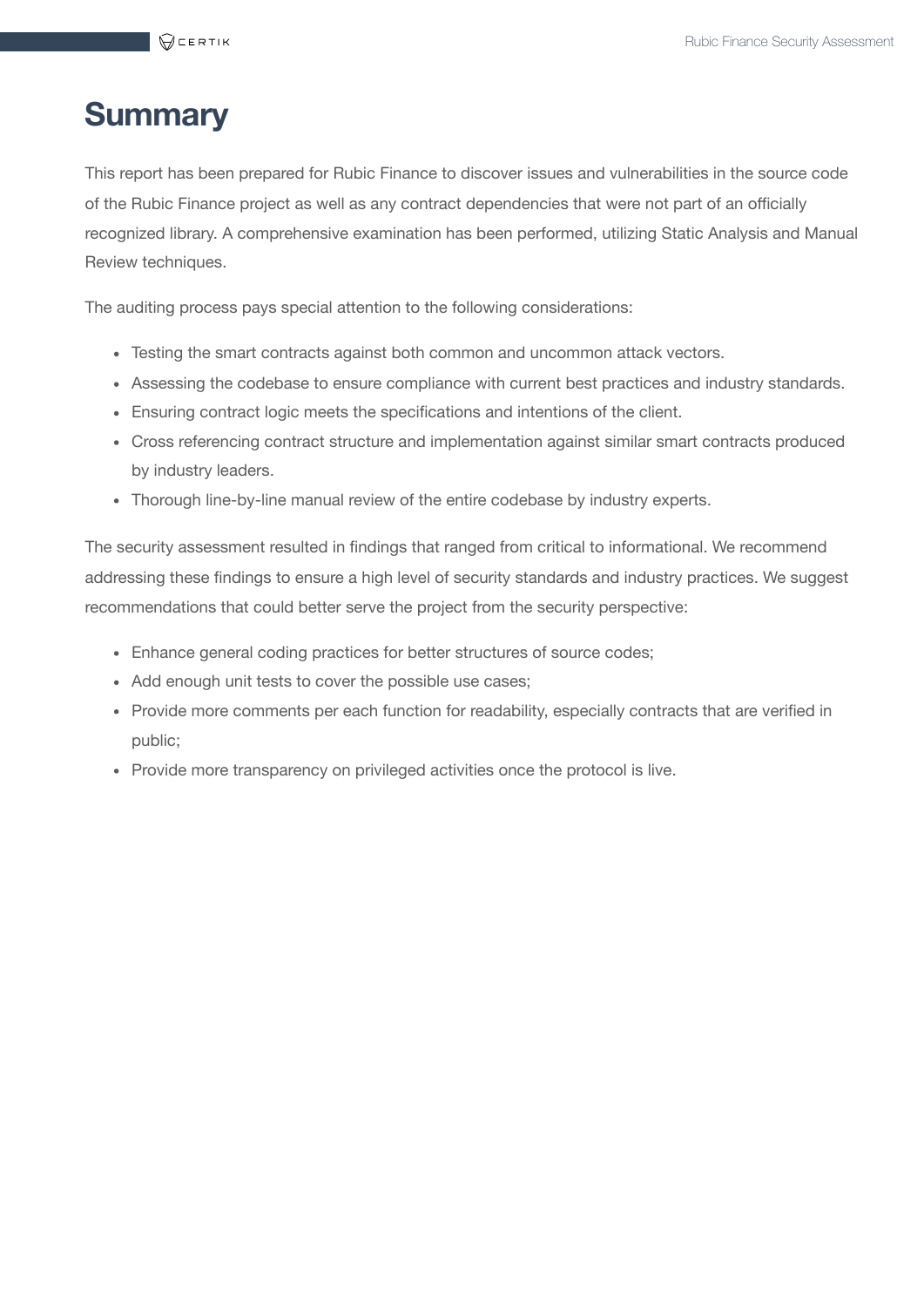# <span id="page-3-0"></span>**Overview**

## <span id="page-3-1"></span>**Project Summary**

| <b>Project Name</b> | <b>Rubic Finance</b>                                                                                                                                                         |
|---------------------|------------------------------------------------------------------------------------------------------------------------------------------------------------------------------|
| <b>Platform</b>     | Custom                                                                                                                                                                       |
| Language            | Solidity                                                                                                                                                                     |
| Codebase            | https://github.com/Cryptorubic/CrossChainTokenSwap                                                                                                                           |
| Commit              | 7d01d19c9471615e80d31b19ae87da922f7ee405<br>aaf37206f3f146de8caca62eabe1b3ee6c68f38a<br>a3845b09c4bdea9dec141af0b2166075e0e4312e<br>6c55d71932729d7a177c8f68ab0a48ce6e506e2f |

## <span id="page-3-2"></span>**Audit Summary**

| <b>Delivery Date</b>     | Nov 29, 2021                   |
|--------------------------|--------------------------------|
| <b>Audit Methodology</b> | Static Analysis, Manual Review |
| <b>Key Components</b>    |                                |

## <span id="page-3-3"></span>**Vulnerability Summary**

| <b>Vulnerability Level</b> | Total        |                     | $\circledcirc$ Pending $\circledcirc$ Declined | (i) Acknowledged | <b>B</b> Partially Resolved | $\oslash$ Resolved |
|----------------------------|--------------|---------------------|------------------------------------------------|------------------|-----------------------------|--------------------|
| $\bullet$ Critical         | $\mathbf 0$  | 0                   | 0                                              | 0                | 0                           | 0                  |
| $\bullet$ Major            | $\mathbf{1}$ | $\mathbf 0$         | 0                                              | 0                | 0                           |                    |
| Medium<br>$\bullet$        | $\mathbf 0$  | $\mathsf{O}\xspace$ | $\Omega$                                       | $\mathbf 0$      | $\Omega$                    | 0                  |
| Minor<br>$\bullet$         | 3            | $\mathbf 0$         | $\mathbf 0$                                    | 0                | $\mathbf{0}$                | 3                  |
| $\bullet$ Informational    | $\mathbf 0$  | $\overline{0}$      | 0                                              | $\mathbf 0$      | $\Omega$                    | 0                  |
| Discussion<br>$\bullet$    | $\mathbf 0$  | 0                   | 0                                              | 0                | $\mathbf 0$                 | 0                  |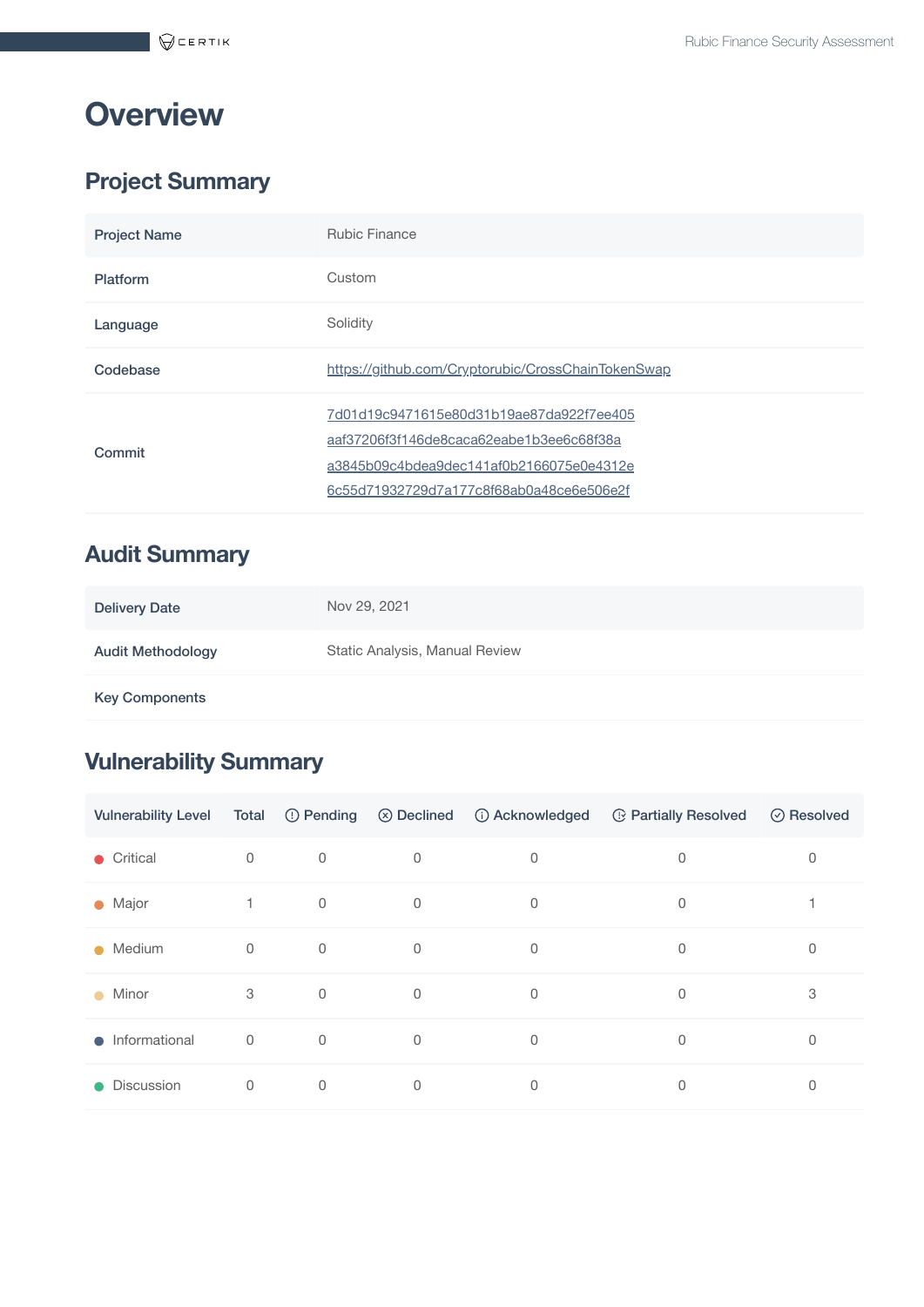## <span id="page-4-0"></span>**Audit Scope**

| ID         | File                              | SHA256 Checksum                                                   |
|------------|-----------------------------------|-------------------------------------------------------------------|
| <b>IPR</b> | interfaces/IPangolinRouter.sol    | a74d709bcf8014ce87b2695f380680e44d7387a66a7c4db7833c94bca5d3949c  |
| <b>FCD</b> | libraries/ECDSAOffsetRecovery.sol | 2153a7e16657e037e82b42c09bf053aefe10e0441f3a82584a32a096d6ebd32c  |
| <b>FMR</b> | libraries/FullMath.sol            | .921e3025fa1fc030a75370d6cff6476126fdc57c613b4aceb3feb5edc861bebf |
| <b>SCR</b> | SwapContract.sol                  | bb570c1504c016e99b9a86cab8e4d3abd7ee5c47a538ed3956b115472e4cc771  |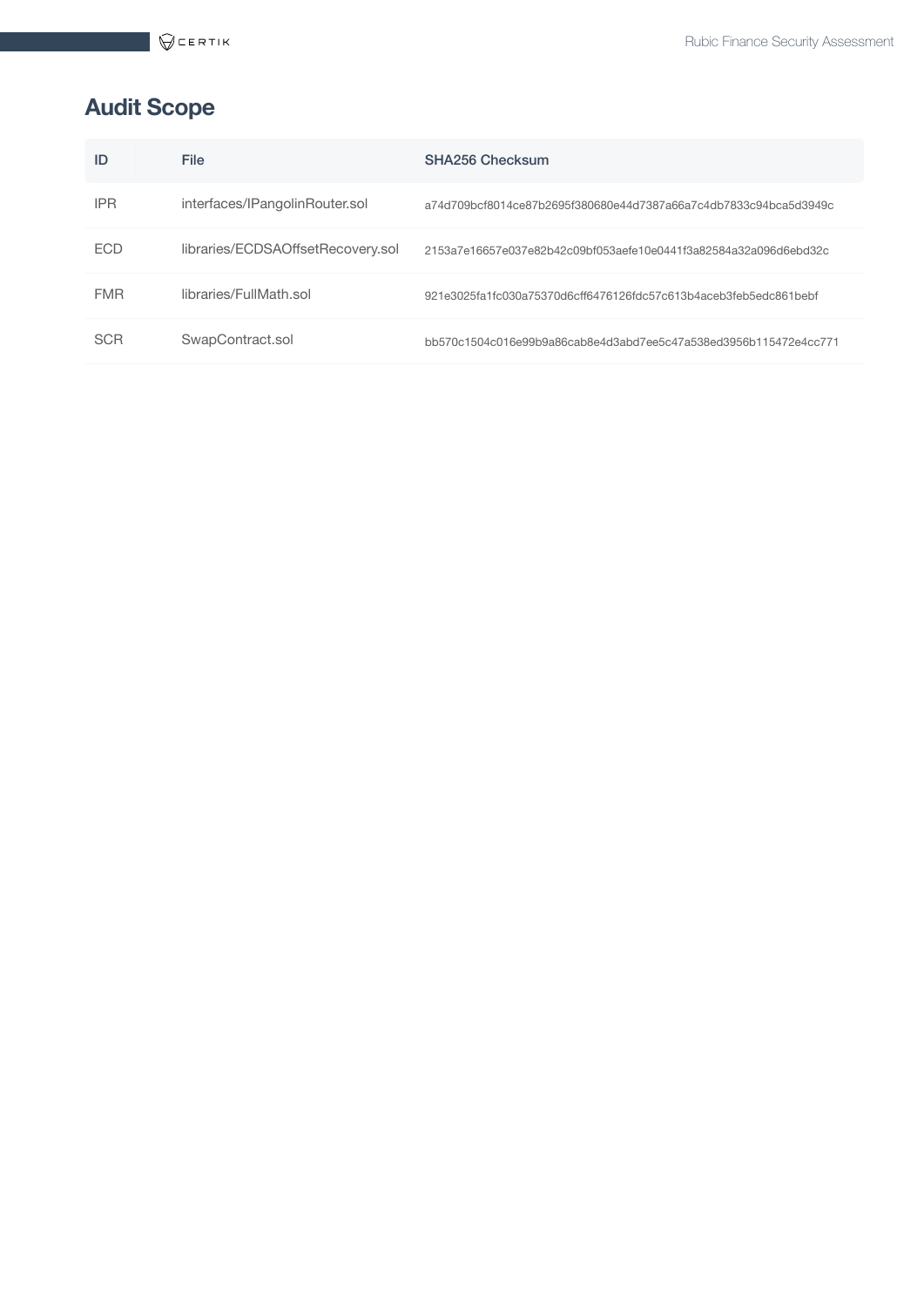# <span id="page-5-0"></span>**Findings**



| ID            | Title                              | Category                          | <b>Severity</b>           | <b>Status</b> |
|---------------|------------------------------------|-----------------------------------|---------------------------|---------------|
| <b>SCR-01</b> | Centralization Risk                | <b>Centralization / Privilege</b> | <b>Major</b><br>$\bullet$ | ⊙ Resolved    |
| SCR-02        | Missing Input Validation           | Volatile Code                     | Minor<br>$\bullet$        | ⊘ Resolved    |
| SCR-03        | Usage Of send () For Sending Ether | Volatile Code                     | Minor<br>$\bullet$        | ⊘ Resolved    |
| SCR-04        | Documentation Discrepancy          | Inconsistency                     | Minor                     | ⊙ Resolved    |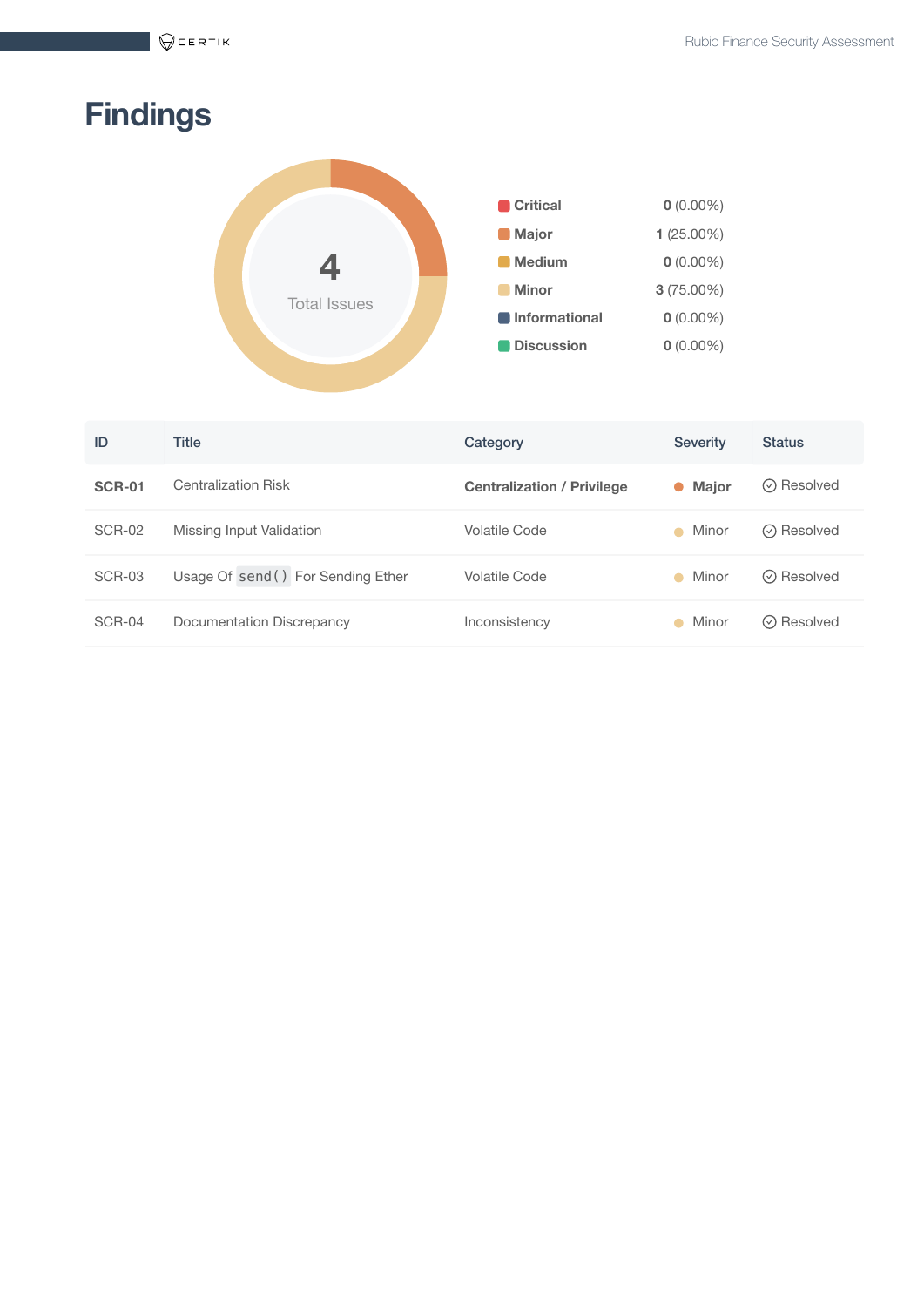## <span id="page-6-0"></span>**SCR-01 | Centralization Risk**

| Category                          | <b>Severity</b> | Location                                         | <b>Status</b>      |
|-----------------------------------|-----------------|--------------------------------------------------|--------------------|
| <b>Centralization / Privilege</b> | Maior           | projects/RubicFinance/SwapContract.sol (23688cf) | $\oslash$ Resolved |

## **Description**

In the contract SwapContract , the role OWNER\_ROLE has the authority over the following functions:

- addOtherBlockchain()
- removeOtherBlockchain()
- changeOtherBlockchain()
- collectCryptoFee()
- collectTokenFee()
- setMinConfirmationSignatures()
- transferOwnerAndSetManager()
- pauseExecution()
- continueExecution()
- setRouter()
- setFeeAmountOfBlockchain()
- setCryptoFeeOfBlockchain()
- setRubicAddressOfBlockchain()
- setMinTokenAmount()
- setMaxTokenAmount()
- setMaxGasPrice()
- setMinConfirmationBlocks()
- setRefundSlippage()
- poolBalancing()

Any compromise to the OWNER\_ROLE account may allow the hacker to take advantage of this and manipulate the entire project. Especially in the functions collectCryptoFee() and collectTokenFee(), hacker can take advantage of these two functions to withdraw all the ETH/BNB & tokens to the hacker's address.

Meanwhile, the role MANAGER\_ROLE has the authority over the following functions:

- setRouter()
- setFeeAmountOfBlockchain()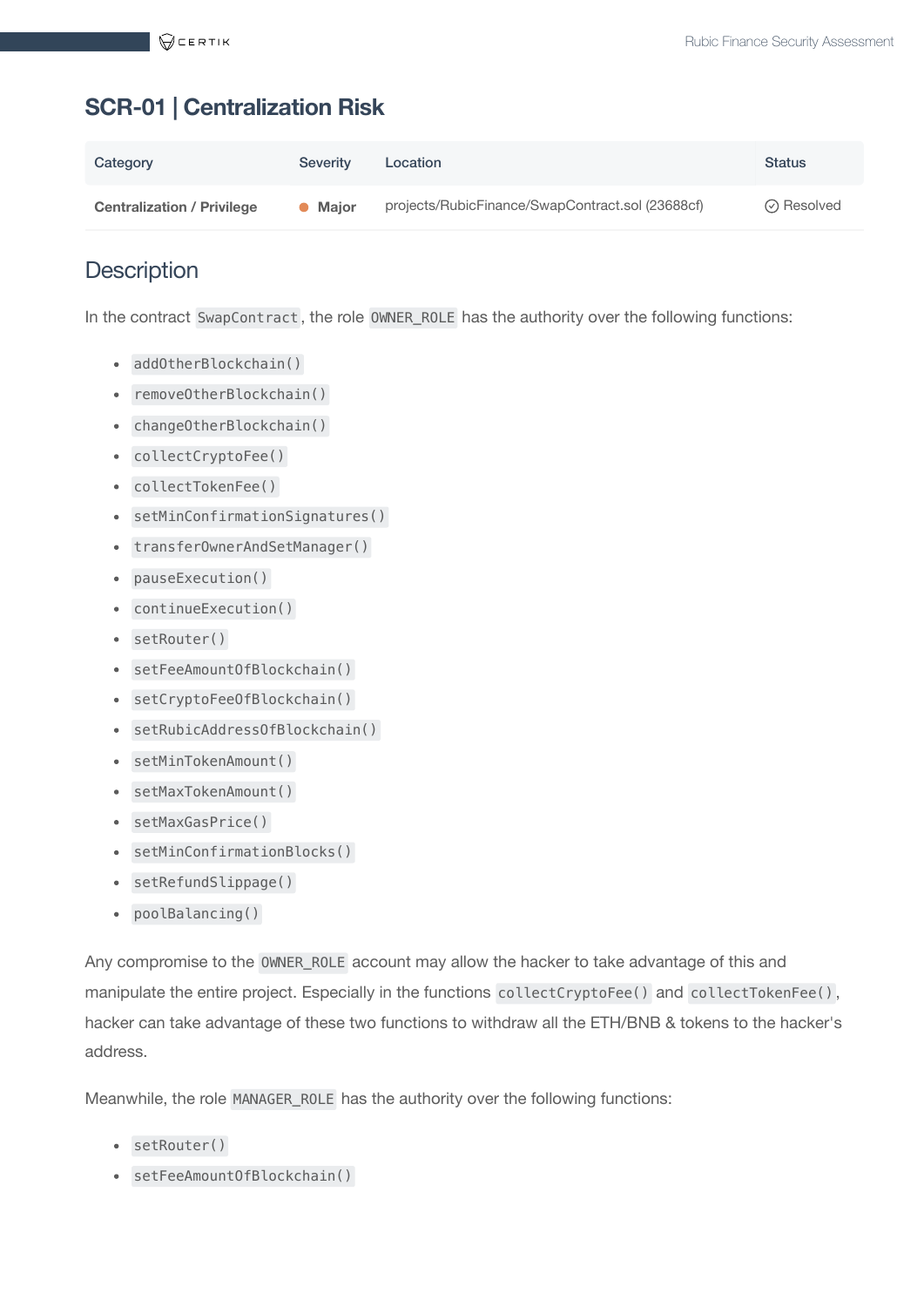- setCryptoFeeOfBlockchain()
- setRubicAddressOfBlockchain()
- setMinTokenAmount()
- setMaxTokenAmount()
- setMaxGasPrice()
- setMinConfirmationBlocks()
- setRefundSlippage()

Any compromise to the MANAGER\_ROLE account may allow the hacker to take advantage of this and change the sensitive variables without any restriction.

Meanwhile, the role RELAYER\_ROLE has the authority over the following functions:

- swapTokensToUserWithFee()
- swapCryptoToUserWithFee()
- refundTokensToUser()
- `refundCryptoToUser()``
- changeTxStatus()
- setCryptoFeeOfBlockchain()

RELAYER\_ROLE is supposed to be the relayer contract or EOA to relay the cross-chain swap event messages. However, any compromise to the RELAYER\_ROLE account may allow the hacker to take advantage of this and control the entire cross-chain swap mechanism.

#### Recommendation

We advise the client to carefully manage the privileged account's private key to avoid any potential risks of being hacked. In general, we strongly recommend centralized privileges or roles in the protocol to be improved via a decentralized mechanism or smart-contract-based accounts with enhanced security practices, e.g., Multisignature wallets.

Indicatively, here is some feasible suggestions that would also mitigate the potential risk at the different level in term of short-term and long-term:

- Time-lock with reasonable latency, e.g., 48 hours, for awareness on privileged operations;
- Assignment of privileged roles to multi-signature wallets to prevent a single point of failure due to the private key;
- Introduction of a DAO/governance/voting module to increase transparency and user involvement.

### Alleviation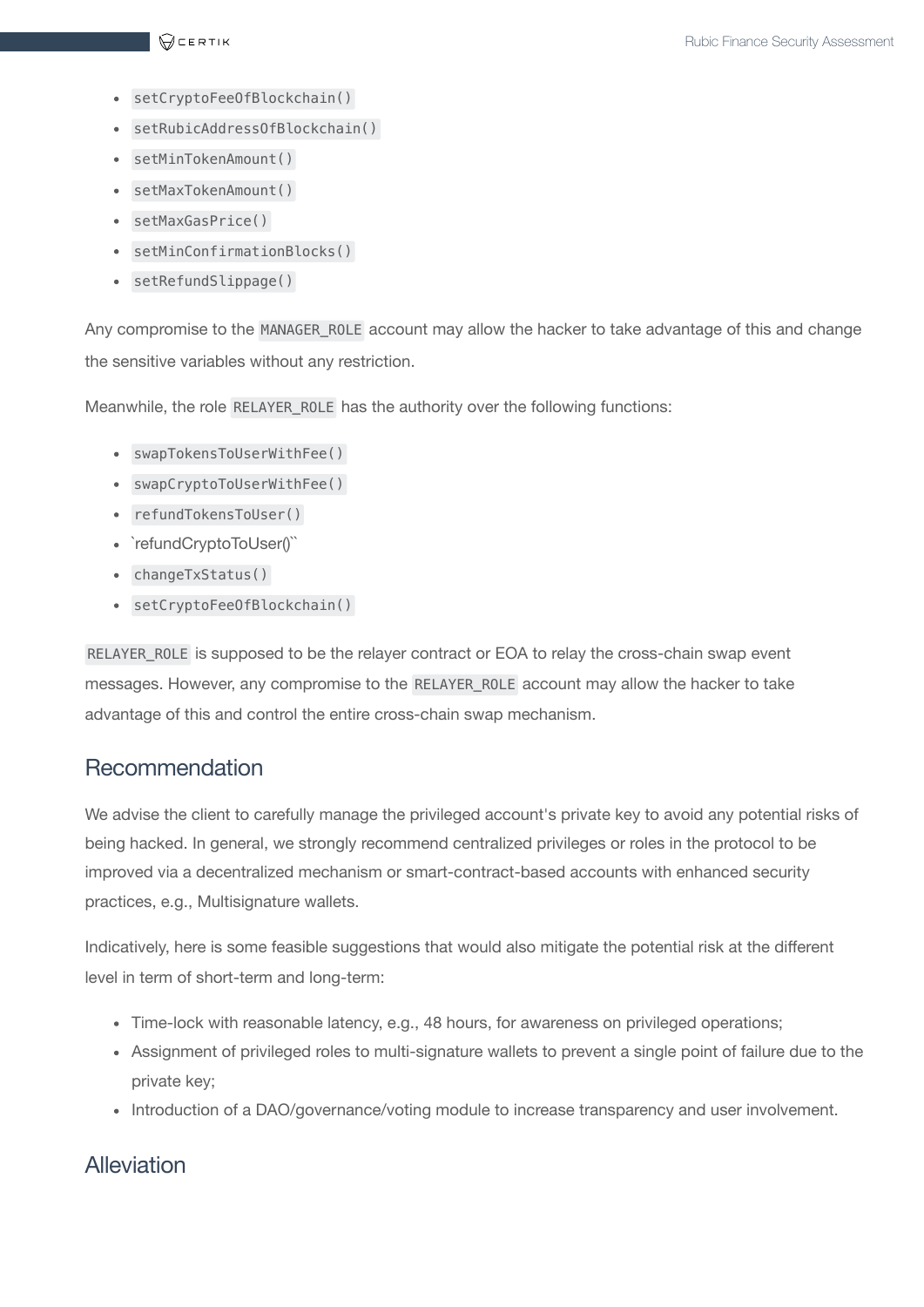[Rubic Finance Team] : According to medium post published by the team, Multisig wallet will be used for privileged roles. The addresses are listed as follows:

- MULTISIG ADDRESS: [0x6129B000f43D82E533CF20A7FD89c43E5A772BCD](https://etherscan.io/address/0x6129B000f43D82E533CF20A7FD89c43E5A772BCD)
	- o Vladimir Tikhomirov: [0x105A3BA3637A29D36F61c7F03f55Da44B4591Cd1](https://etherscan.io/address/0x105A3BA3637A29D36F61c7F03f55Da44B4591Cd1)
	- o Korneva Alexandra: [0x836f2051cDe3ba744aafE668F6a6070BA80668F9](https://etherscan.io/address/0x836f2051cDe3ba744aafE668F6a6070BA80668F9)
	- o Dmitry Ershov: [0x9499179d309B6Bf0253DcE9A35c2E37a75C41E47](https://etherscan.io/address/0x9499179d309B6Bf0253DcE9A35c2E37a75C41E47)

Multisig, which is used for OWNER\_ROLE , requires 2 out of 3 signatures for a transaction to be approved.

Reference: Rubic Multi-Chain routing Decentralization [https://cryptorubic.medium.com/rubic-multi-chain](https://cryptorubic.medium.com/rubic-multi-chain-routing-decentralization-530241d3c89d)routing-decentralization-530241d3c89d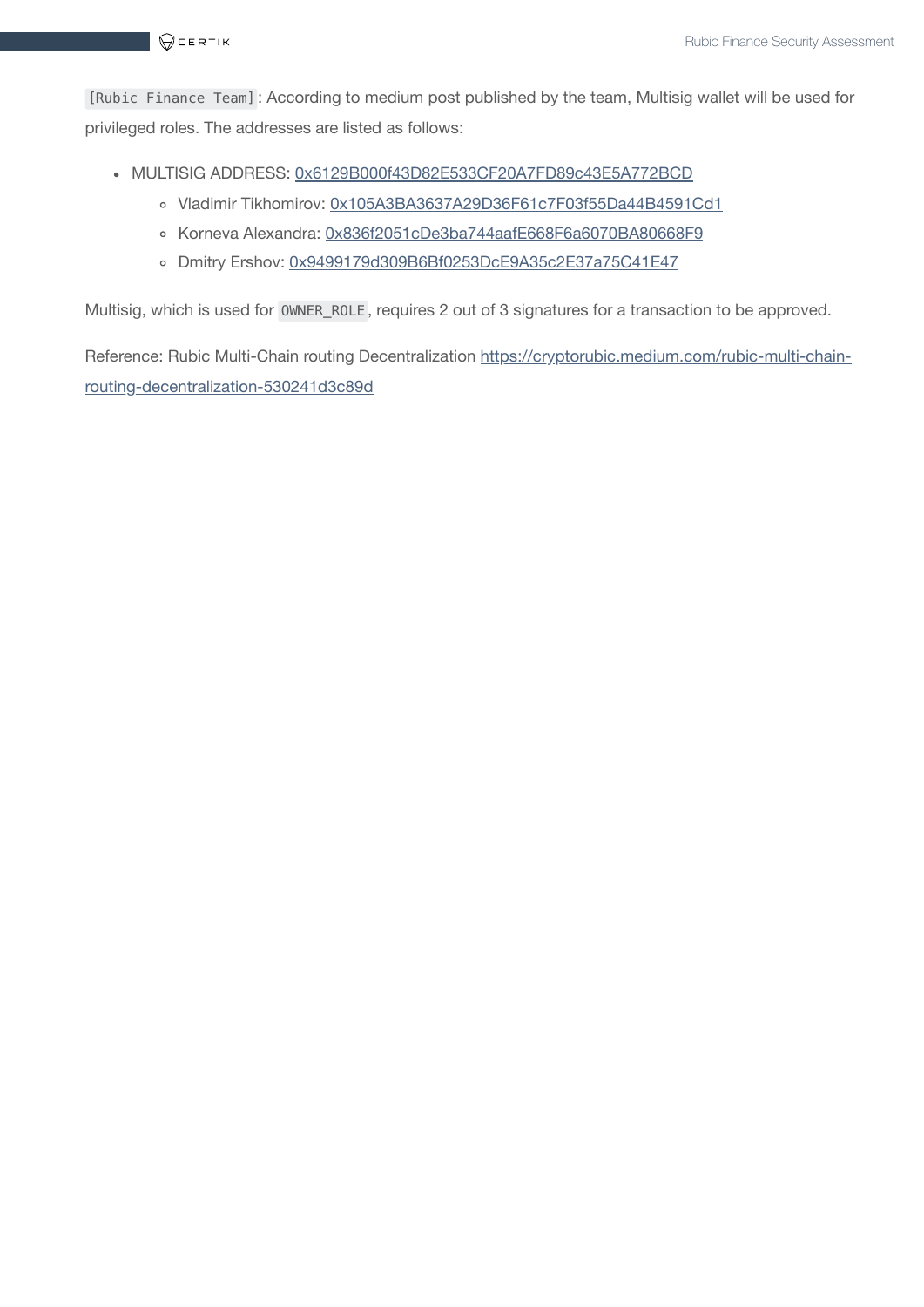## <span id="page-9-0"></span>**SCR-02 | Missing Input Validation**

| Category      | <b>Severity</b> | Location                                                  | <b>Status</b>      |
|---------------|-----------------|-----------------------------------------------------------|--------------------|
| Volatile Code | Minor           | projects/RubicFinance/SwapContract.sol (23688cf): 276~285 | $\oslash$ Resolved |

## **Description**

The given input is missing the check for the non-zero address.

#### Recommendation

We advise adding the check for the passed-in values to prevent unexpected error as below:

require( address(\_blockchainRouter) != address(0), "\_blockchainRouter is address 0" );

#### Alleviation

[Rubic Finance Team] : The client heeded the advice and fixed the issue in the commit [aaf37206f3f146de8caca62eabe1b3ee6c68f38a](https://github.com/Cryptorubic/CrossChainTokenSwap/tree/aaf37206f3f146de8caca62eabe1b3ee6c68f38a)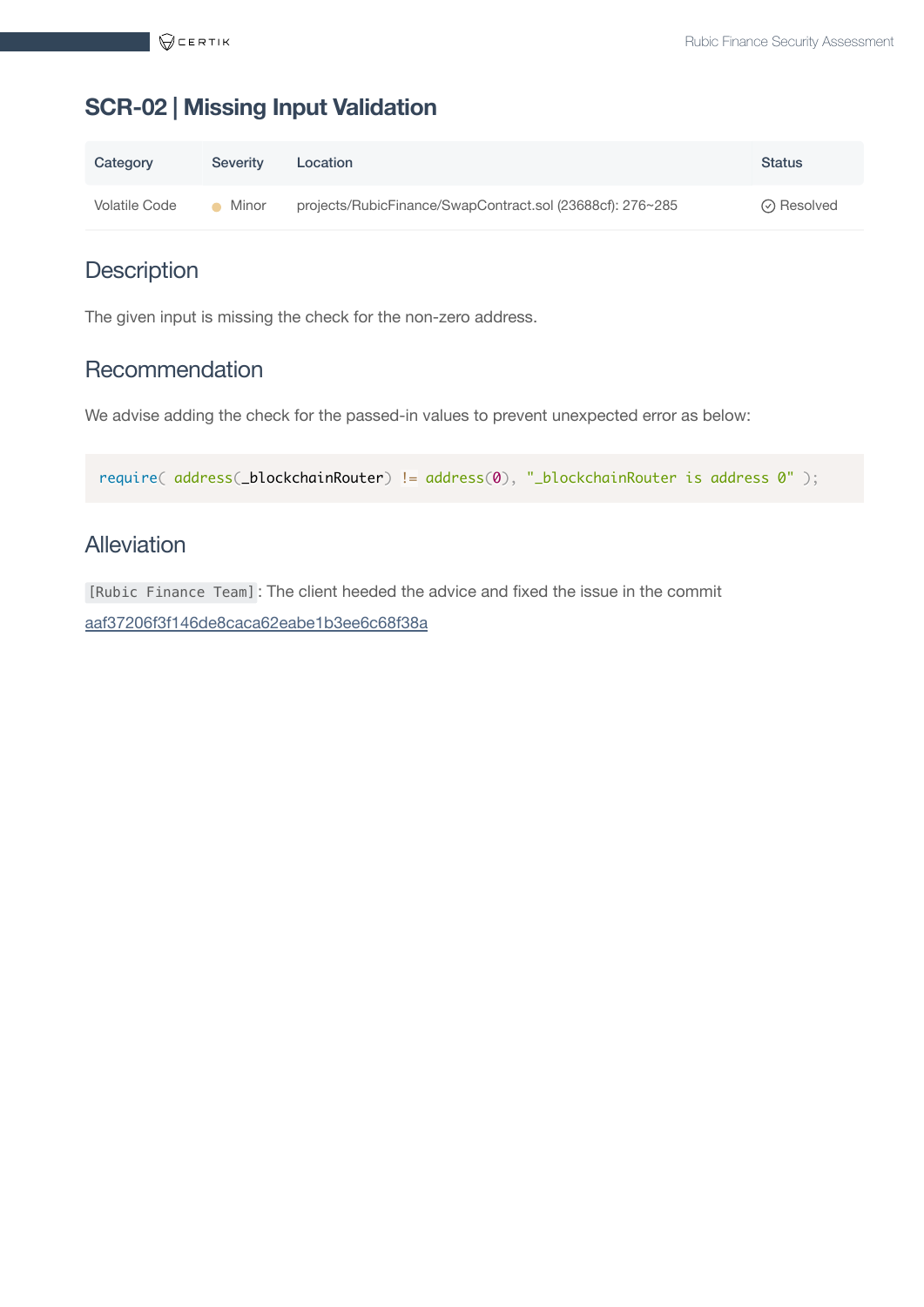#### <span id="page-10-0"></span>**SCR-03 | Usage Of send() For Sending Ether**

| Category      | <b>Severity</b> | Location                                                       | <b>Status</b>      |
|---------------|-----------------|----------------------------------------------------------------|--------------------|
| Volatile Code | Minor           | projects/RubicFinance/SwapContract.sol (23688cf): 445~447, 685 | $\oslash$ Resolved |

#### **Description**

After [EIP-1884](https://eips.ethereum.org/EIPS/eip-1884) was included in the Istanbul hard fork, it is not recommended to use .transfer() or . send() for transferring ether as these functions have a hard-coded value for gas costs making them obsolete as they are forwarding a fixed amount of gas, specifically 2300 . This can cause issues in case the linked statements are meant to be able to transfer funds to other contracts instead of EOAs.

#### Recommendation

We advise that the linked .transfer() and .send() calls are substituted with the utilization of the sendValue() function from the Address.sol [implementation](https://github.com/OpenZeppelin/openzeppelin-contracts/blob/87326f7313e851a603ef430baa33823e4813d977/contracts/utils/Address.sol#L37-L59) of OpenZeppelin either by directly importing the library or copying the linked code.

#### Alleviation

[Rubic Finance Team] : The client heeded the advice and fixed the issue in the commit [aaf37206f3f146de8caca62eabe1b3ee6c68f38a](https://github.com/Cryptorubic/CrossChainTokenSwap/tree/aaf37206f3f146de8caca62eabe1b3ee6c68f38a)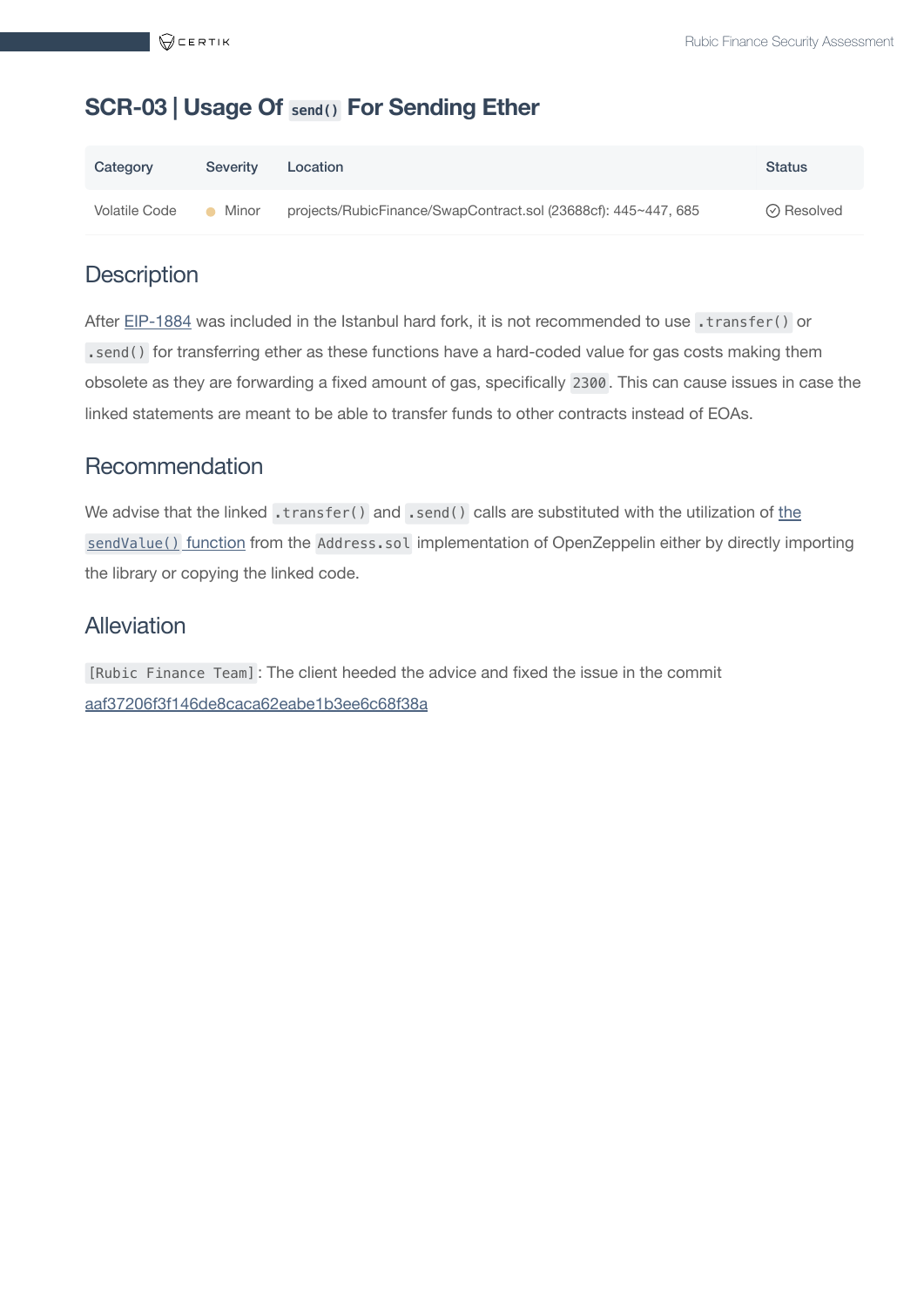#### <span id="page-11-0"></span>**SCR-04 | Documentation Discrepancy**

| Category      | <b>Severity</b> | Location                                                   | <b>Status</b>      |
|---------------|-----------------|------------------------------------------------------------|--------------------|
| Inconsistency | Minor           | projects/RubicFinance/SwapContract.sol (23688cf): 376, 428 | $\oslash$ Resolved |

#### **Description**

Due to refactoring the following functions in the commit [a3845b09c4bdea9dec141af0b2166075e0e4312e](https://github.com/Cryptorubic/CrossChainTokenSwap/pull/4/commits/a3845b09c4bdea9dec141af0b2166075e0e4312e), the comment of these functions lacks the detailed explanation of the params. Especially params.exactRBCtokenOut and params.tokenInAmount in the function swapTokensToOtherBlockchain(), as this function is external function, user could be confused.

- swapTokensToOtherBlockchain()
- swapCryptoToOtherBlockchain()

#### Recommendation

We advise to rectify the comment on the aforementioned functions to increase the legibility of the codebase.

#### Alleviation

[Rubic Finance Team] : The client heeded the advice and updated the annotations in the commit [6c55d71932729d7a177c8f68ab0a48ce6e506e2f](https://github.com/Cryptorubic/CrossChainTokenSwap/tree/6c55d71932729d7a177c8f68ab0a48ce6e506e2f)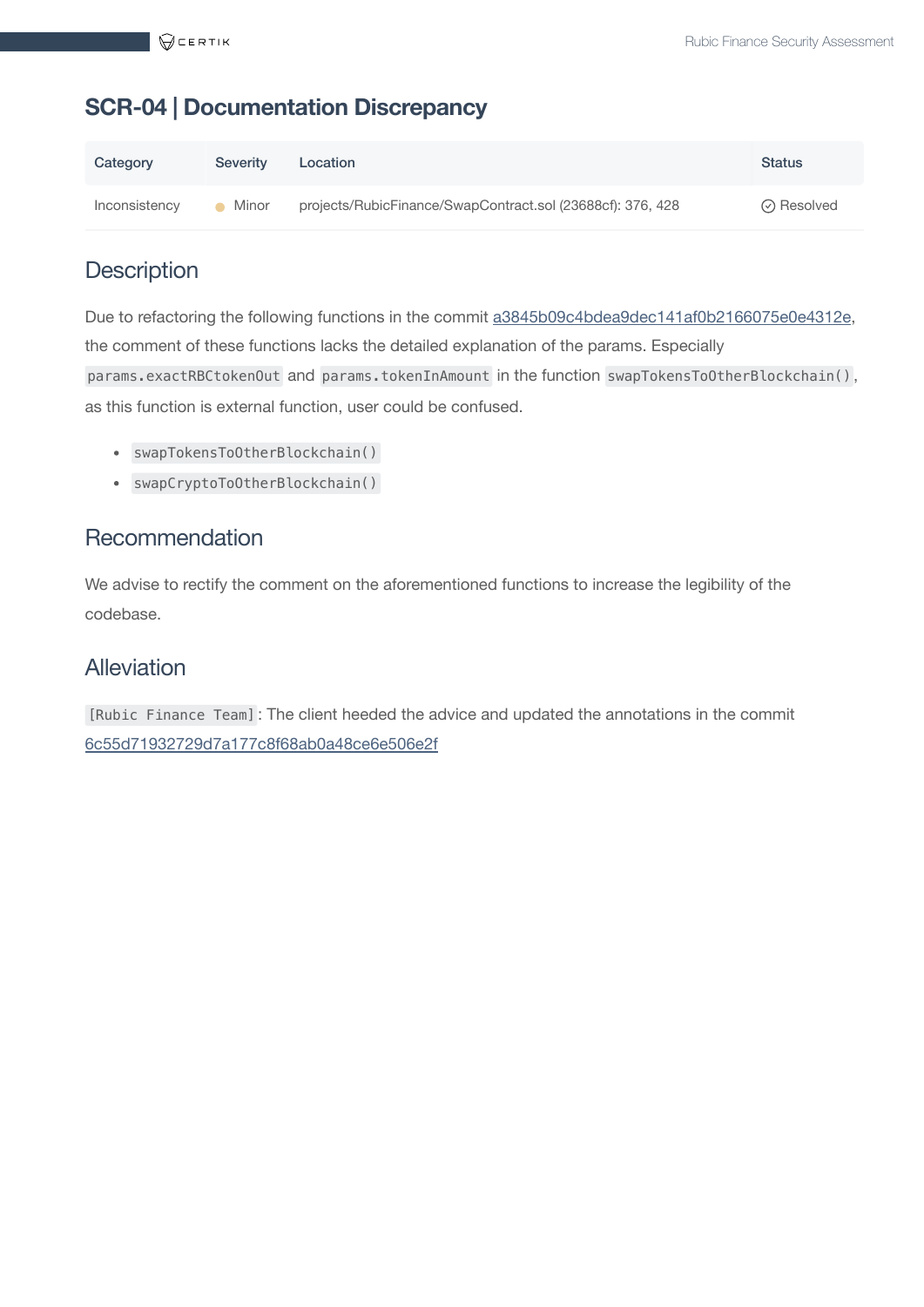# <span id="page-12-0"></span>**Appendix**

### **Finding Categories**

#### Centralization / Privilege

Centralization / Privilege findings refer to either feature logic or implementation of components that act against the nature of decentralization, such as explicit ownership or specialized access roles in combination with a mechanism to relocate funds.

#### Volatile Code

Volatile Code findings refer to segments of code that behave unexpectedly on certain edge cases that may result in a vulnerability.

#### **Inconsistency**

Inconsistency findings refer to functions that should seemingly behave similarly yet contain different code, such as a constructor assignment imposing different require statements on the input variables than a setter function.

#### **Checksum Calculation Method**

The "Checksum" field in the "Audit Scope" section is calculated as the SHA-256 (Secure Hash Algorithm 2 with digest size of 256 bits) digest of the content of each file hosted in the listed source repository under the specified commit.

The result is hexadecimal encoded and is the same as the output of the Linux "sha256sum" command against the target file.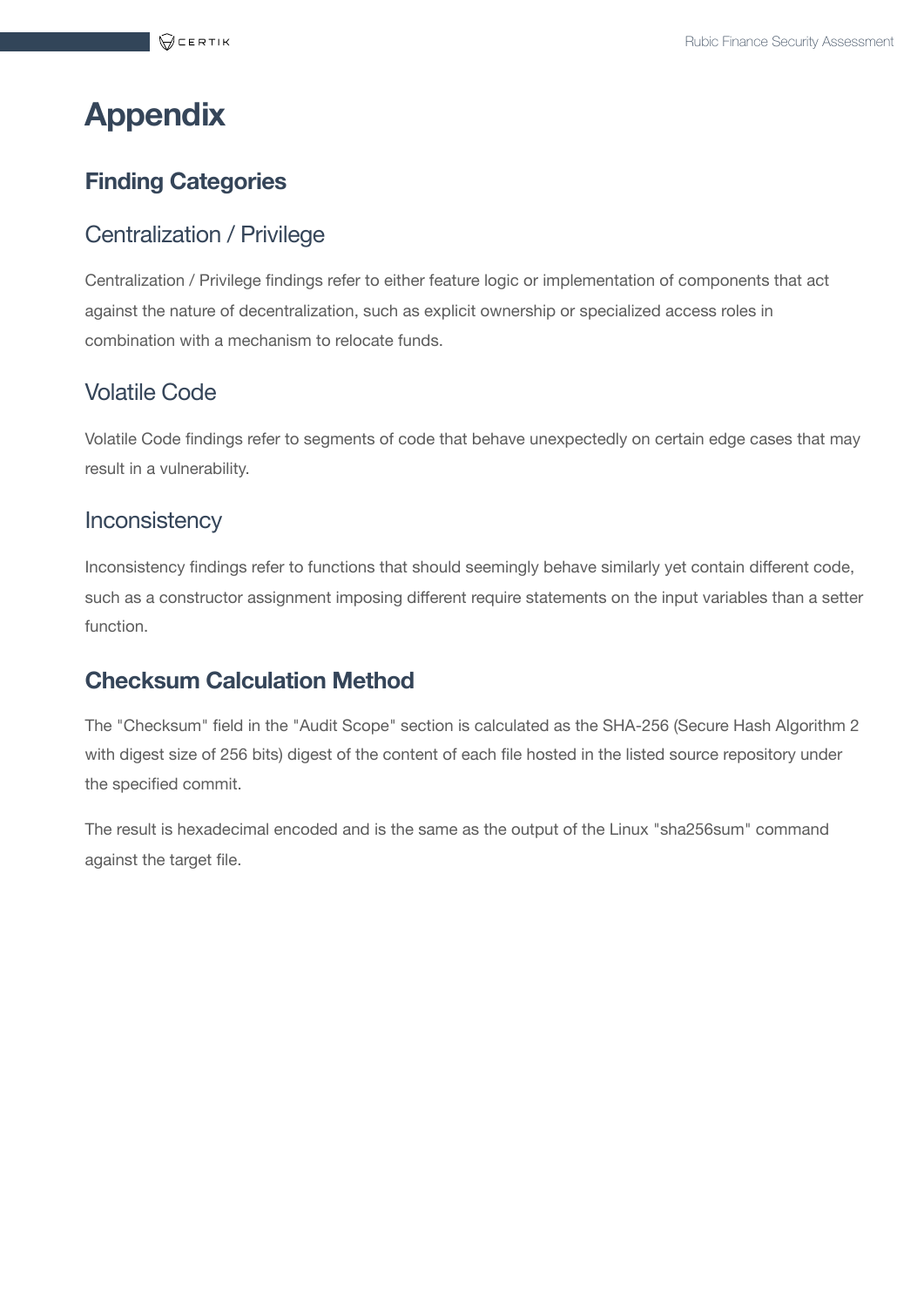## <span id="page-13-0"></span>**Disclaimer**

This report is subject to the terms and conditions (including without limitation, description of services, confidentiality, disclaimer and limitation of liability) set forth in the Services Agreement, or the scope of services, and terms and conditions provided to you ("Customer" or the "Company") in connection with the Agreement. This report provided in connection with the Services set forth in the Agreement shall be used by the Company only to the extent permitted under the terms and conditions set forth in the Agreement. This report may not be transmitted, disclosed, referred to or relied upon by any person for any purposes, nor may copies be delivered to any other person other than the Company, without CertiK's prior written consent in each instance.

This report is not, nor should be considered, an "endorsement" or "disapproval" of any particular project or team. This report is not, nor should be considered, an indication of the economics or value of any "product" or "asset" created by any team or project that contracts CertiK to perform a security assessment. This report does not provide any warranty or guarantee regarding the absolute bug-free nature of the technology analyzed, nor do they provide any indication of the technologies proprietors, business, business model or legal compliance.

This report should not be used in any way to make decisions around investment or involvement with any particular project. This report in no way provides investment advice, nor should be leveraged as investment advice of any sort. This report represents an extensive assessing process intending to help our customers increase the quality of their code while reducing the high level of risk presented by cryptographic tokens and blockchain technology.

Blockchain technology and cryptographic assets present a high level of ongoing risk. CertiK's position is that each company and individual are responsible for their own due diligence and continuous security. CertiK's goal is to help reduce the attack vectors and the high level of variance associated with utilizing new and consistently changing technologies, and in no way claims any guarantee of security or functionality of the technology we agree to analyze.

The assessment services provided by CertiK is subject to dependencies and under continuing development. You agree that your access and/or use, including but not limited to any services, reports, and materials, will be at your sole risk on an as-is, where-is, and as-available basis. Cryptographic tokens are emergent technologies and carry with them high levels of technical risk and uncertainty. The assessment reports could include false positives, false negatives, and other unpredictable results. The services may access, and depend upon, multiple layers of third-parties.

ALL SERVICES, THE LABELS, THE ASSESSMENT REPORT, WORK PRODUCT, OR OTHER MATERIALS, OR ANY PRODUCTS OR RESULTS OF THE USE THEREOF ARE PROVIDED "AS IS" AND "AS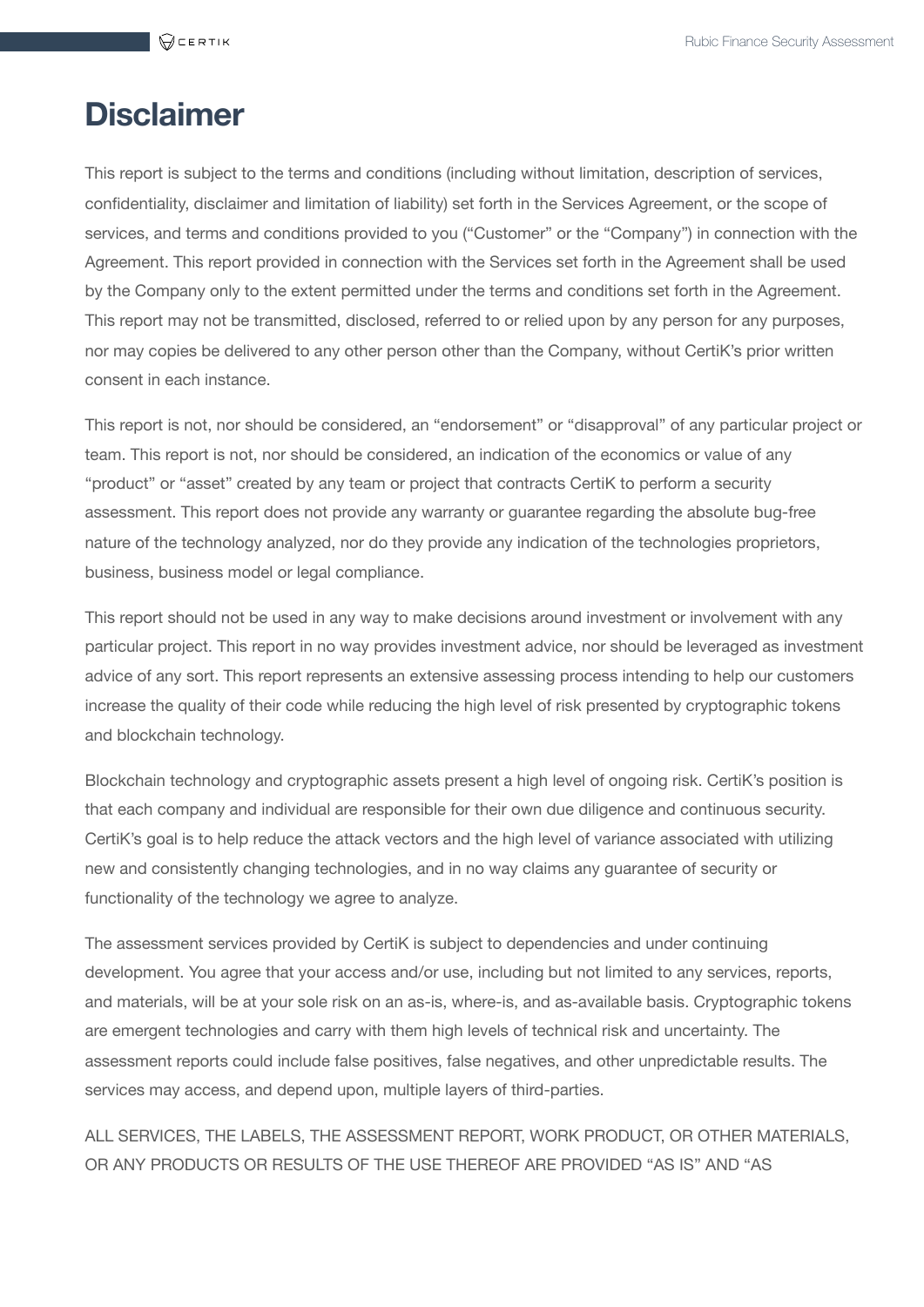AVAILABLE" AND WITH ALL FAULTS AND DEFECTS WITHOUT WARRANTY OF ANY KIND. TO THE MAXIMUM EXTENT PERMITTED UNDER APPLICABLE LAW, CERTIK HEREBY DISCLAIMS ALL WARRANTIES, WHETHER EXPRESS, IMPLIED, STATUTORY, OR OTHERWISE WITH RESPECT TO THE SERVICES, ASSESSMENT REPORT, OR OTHER MATERIALS. WITHOUT LIMITING THE FOREGOING, CERTIK SPECIFICALLY DISCLAIMS ALL IMPLIED WARRANTIES OF MERCHANTABILITY, FITNESS FOR A PARTICULAR PURPOSE, TITLE AND NON-INFRINGEMENT, AND ALL WARRANTIES ARISING FROM COURSE OF DEALING, USAGE, OR TRADE PRACTICE. WITHOUT LIMITING THE FOREGOING, CERTIK MAKES NO WARRANTY OF ANY KIND THAT THE SERVICES, THE LABELS, THE ASSESSMENT REPORT, WORK PRODUCT, OR OTHER MATERIALS, OR ANY PRODUCTS OR RESULTS OF THE USE THEREOF, WILL MEET CUSTOMER'S OR ANY OTHER PERSON'S REQUIREMENTS, ACHIEVE ANY INTENDED RESULT, BE COMPATIBLE OR WORK WITH ANY SOFTWARE, SYSTEM, OR OTHER SERVICES, OR BE SECURE, ACCURATE, COMPLETE, FREE OF HARMFUL CODE, OR ERROR-FREE. WITHOUT LIMITATION TO THE FOREGOING, CERTIK PROVIDES NO WARRANTY OR UNDERTAKING, AND MAKES NO REPRESENTATION OF ANY KIND THAT THE SERVICE WILL MEET CUSTOMER'S REQUIREMENTS, ACHIEVE ANY INTENDED RESULTS, BE COMPATIBLE OR WORK WITH ANY OTHER SOFTWARE, APPLICATIONS, SYSTEMS OR SERVICES, OPERATE WITHOUT INTERRUPTION, MEET ANY PERFORMANCE OR RELIABILITY STANDARDS OR BE ERROR FREE OR THAT ANY ERRORS OR DEFECTS CAN OR WILL BE CORRECTED.

WITHOUT LIMITING THE FOREGOING, NEITHER CERTIK NOR ANY OF CERTIK'S AGENTS MAKES ANY REPRESENTATION OR WARRANTY OF ANY KIND, EXPRESS OR IMPLIED AS TO THE ACCURACY, RELIABILITY, OR CURRENCY OF ANY INFORMATION OR CONTENT PROVIDED THROUGH THE SERVICE. CERTIK WILL ASSUME NO LIABILITY OR RESPONSIBILITY FOR (I) ANY ERRORS, MISTAKES, OR INACCURACIES OF CONTENT AND MATERIALS OR FOR ANY LOSS OR DAMAGE OF ANY KIND INCURRED AS A RESULT OF THE USE OF ANY CONTENT, OR (II) ANY PERSONAL INJURY OR PROPERTY DAMAGE, OF ANY NATURE WHATSOEVER, RESULTING FROM CUSTOMER'S ACCESS TO OR USE OF THE SERVICES, ASSESSMENT REPORT, OR OTHER MATERIALS.

ALL THIRD-PARTY MATERIALS ARE PROVIDED "AS IS" AND ANY REPRESENTATION OR WARRANTY OF OR CONCERNING ANY THIRD-PARTY MATERIALS IS STRICTLY BETWEEN CUSTOMER AND THE THIRD-PARTY OWNER OR DISTRIBUTOR OF THE THIRD-PARTY MATERIALS.

THE SERVICES, ASSESSMENT REPORT, AND ANY OTHER MATERIALS HEREUNDER ARE SOLELY PROVIDED TO CUSTOMER AND MAY NOT BE RELIED ON BY ANY OTHER PERSON OR FOR ANY PURPOSE NOT SPECIFICALLY IDENTIFIED IN THIS AGREEMENT, NOR MAY COPIES BE DELIVERED TO, ANY OTHER PERSON WITHOUT CERTIK'S PRIOR WRITTEN CONSENT IN EACH INSTANCE.

NO THIRD PARTY OR ANYONE ACTING ON BEHALF OF ANY THEREOF, SHALL BE A THIRD PARTY OR OTHER BENEFICIARY OF SUCH SERVICES, ASSESSMENT REPORT, AND ANY ACCOMPANYING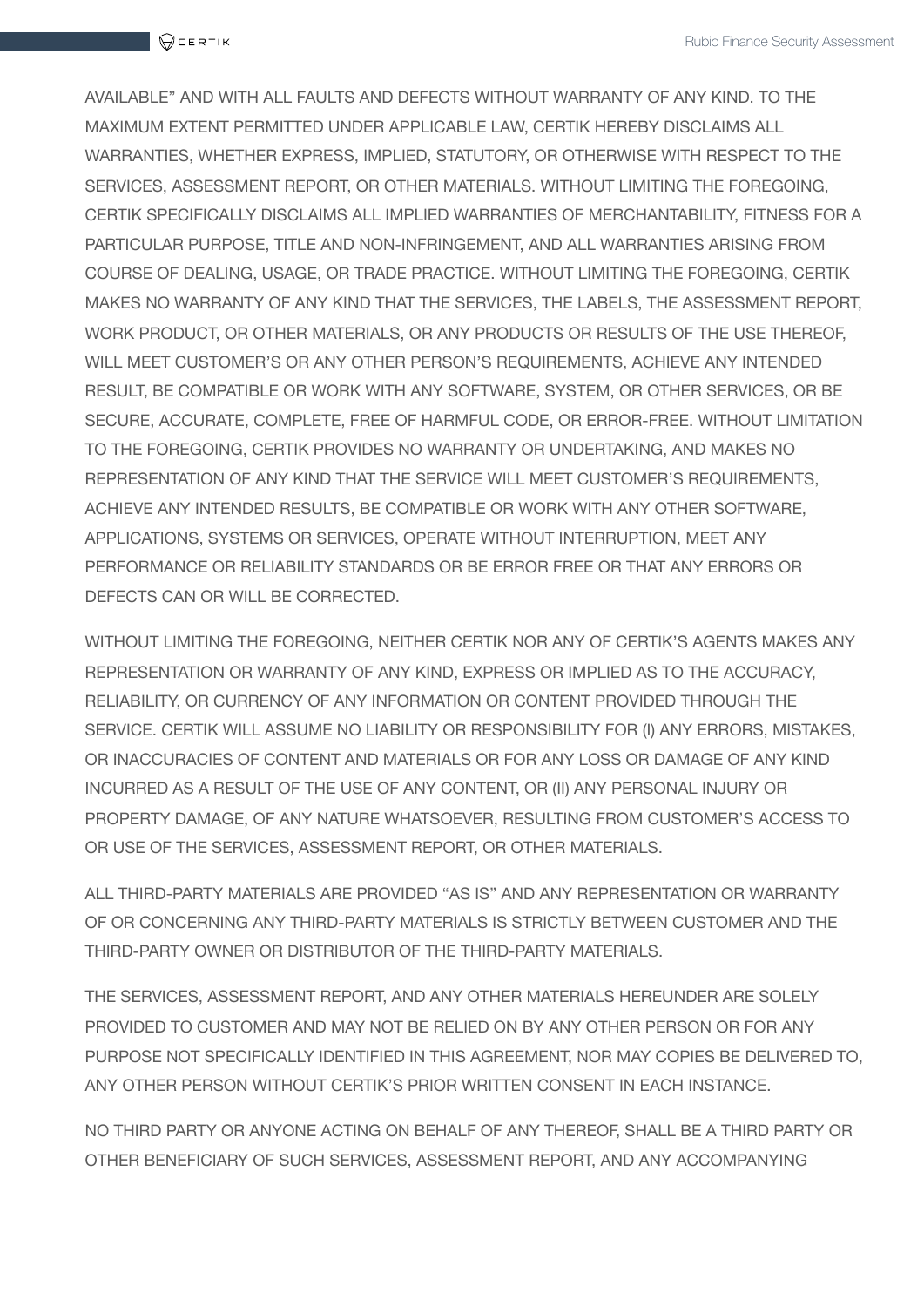MATERIALS AND NO SUCH THIRD PARTY SHALL HAVE ANY RIGHTS OF CONTRIBUTION AGAINST CERTIK WITH RESPECT TO SUCH SERVICES, ASSESSMENT REPORT, AND ANY ACCOMPANYING MATERIALS.

THE REPRESENTATIONS AND WARRANTIES OF CERTIK CONTAINED IN THIS AGREEMENT ARE SOLELY FOR THE BENEFIT OF CUSTOMER. ACCORDINGLY, NO THIRD PARTY OR ANYONE ACTING ON BEHALF OF ANY THEREOF, SHALL BE A THIRD PARTY OR OTHER BENEFICIARY OF SUCH REPRESENTATIONS AND WARRANTIES AND NO SUCH THIRD PARTY SHALL HAVE ANY RIGHTS OF CONTRIBUTION AGAINST CERTIK WITH RESPECT TO SUCH REPRESENTATIONS OR WARRANTIES OR ANY MATTER SUBJECT TO OR RESULTING IN INDEMNIFICATION UNDER THIS AGREEMENT OR OTHERWISE.

FOR AVOIDANCE OF DOUBT, THE SERVICES, INCLUDING ANY ASSOCIATED ASSESSMENT REPORTS OR MATERIALS, SHALL NOT BE CONSIDERED OR RELIED UPON AS ANY FORM OF FINANCIAL, TAX, LEGAL, REGULATORY, OR OTHER ADVICE.